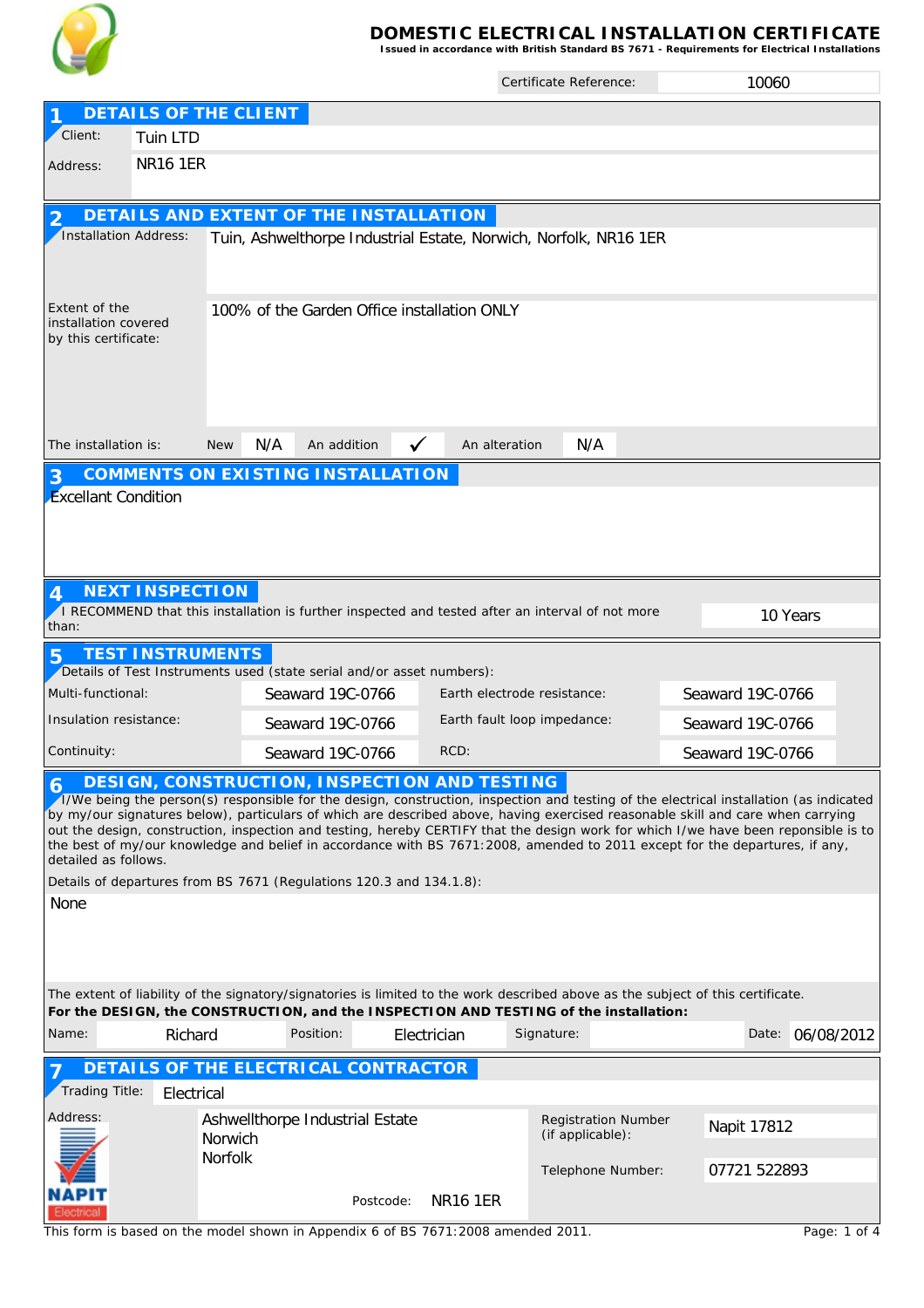| <b>Supply Overcurrent</b><br>System<br>Number and Type of Live<br><b>Nature of Supply Parameters</b><br><b>Protective Device(s)</b><br>Type(s)<br><b>Conductors</b><br>1-phase<br>1-phase<br>Nominal<br>240 $VU_0$ :<br>U:<br>230 V<br>TN-S N/A<br>N/A<br>$(2 \text{ wire})$ :<br>$(3 \text{ wire})$ :<br>voltage(s):<br>1361 Fuse HBC<br>BS(EN):<br>3-phase<br>3-phase<br>Nominal frequency, f:<br>N/A<br>N/A<br>50 Hz<br>$(3 \text{ wire})$ :<br>$(4 \text{ wire})$ :<br>Type:<br>2<br>$TN-C-S$<br>Prospective fault<br>N/A<br>Other:<br>$1.09$ kA<br>current, I <sub>pf</sub> :<br>100<br>Rated current:<br>Α<br>TT.<br>N/A<br>External earth fault<br>Short-circuit<br>Confirmation of supply polarity:<br>$0.21 \Omega$<br>33<br>kA<br>loop impedance, Ze:<br>capacity:<br>PARTICULARS OF INSTALLATION AT THE ORIGIN<br>Q<br>Means of Earthing<br>Details of Installation Earth Electrode (where applicable)<br>Distributor's<br>N/A<br>N/A<br>Location:<br>Type:<br>facility:<br>Electrode<br>Method of<br>Installation<br>N/A<br>$N/A$ $\Omega$<br>N/A<br>resistance, RA:<br>measurement:<br>earth electrode:<br>Protective measure(s)<br>ADS<br>Maximum Demand (Load):<br>Measured Ze:<br>80 Amps<br>0.28<br>against electric shock:<br><b>Earthing and Protective Bonding Conductors</b><br><b>Main Switch or Circuit-Breaker</b><br>Type<br><b>Earthing conductor</b><br>Continuity &<br>240<br>V<br>60947-2 MCB - B Voltage rating:<br>$BS(EN)$ :<br>Conductor<br>Conductor<br>16 mm <sup>2</sup> connection<br>Copper<br>Number of<br>Rated<br>material:<br>csa:<br>verified:<br>2<br>80<br>Α<br>poles:<br>current, In:<br>Main protective bonding conductors<br>Continuity &<br>Supply<br>Conductor<br>Conductor<br><b>RCD</b> operating<br>10 mm <sup>2</sup> connection<br>Copper<br>conductors<br>N/A mA<br>Copper<br>material:<br>csa:<br>current:<br>verified:<br>material:<br>Bonding of extraneous-conductive parts<br>Supply<br>mm <sup>2</sup> RCD operating<br>Water<br>Lightning<br>Gas<br>Oil<br>25<br>N/A ms<br>conductors<br>N/A<br>N/A<br>time:<br>N/A<br>service:<br>service:<br>protection:<br>service:<br>csa:<br>Other incoming<br>Structural<br>N/A<br>Steel:<br>$s$ ervice $(s)$ :<br><b>SCHEDULE OF ITEMS INSPECTED</b><br>10<br>Methods of protection against electric shock<br>Prevention of mutual detrimental influence<br>Cables and conductors (Continued)<br>Proximity of non-electrical services<br>Additional protection provided by<br><b>Basic and fault protection:</b><br>and other influences<br>30mA RCD for cables in concealed<br><b>SELV</b><br>walls (where required in premises<br>Segregation of Band I and Band II<br>not under the supervision of skilled<br>circuits or use of Band II insulation<br>Double or reinforced insulation:<br>or instructed persons)<br>Segregation of safety circuits<br>N/A Double or Reinforced Insulation<br>Connection of conductors<br><b>I</b> dentification<br><b>Basic protection:</b><br>Presence of fire barriers, suitable<br>Presence of diagrams, instructions,<br>seals and protection against<br>Insulation of live parts |
|---------------------------------------------------------------------------------------------------------------------------------------------------------------------------------------------------------------------------------------------------------------------------------------------------------------------------------------------------------------------------------------------------------------------------------------------------------------------------------------------------------------------------------------------------------------------------------------------------------------------------------------------------------------------------------------------------------------------------------------------------------------------------------------------------------------------------------------------------------------------------------------------------------------------------------------------------------------------------------------------------------------------------------------------------------------------------------------------------------------------------------------------------------------------------------------------------------------------------------------------------------------------------------------------------------------------------------------------------------------------------------------------------------------------------------------------------------------------------------------------------------------------------------------------------------------------------------------------------------------------------------------------------------------------------------------------------------------------------------------------------------------------------------------------------------------------------------------------------------------------------------------------------------------------------------------------------------------------------------------------------------------------------------------------------------------------------------------------------------------------------------------------------------------------------------------------------------------------------------------------------------------------------------------------------------------------------------------------------------------------------------------------------------------------------------------------------------------------------------------------------------------------------------------------------------------------------------------------------------------------------------------------------------------------------------------------------------------------------------------------------------------------------------------------------------------------------------------------------------------------------------------------------------------------------------------------------------------------------------------------------------------------------------------------------------------------------------------------------------------------------------|
|                                                                                                                                                                                                                                                                                                                                                                                                                                                                                                                                                                                                                                                                                                                                                                                                                                                                                                                                                                                                                                                                                                                                                                                                                                                                                                                                                                                                                                                                                                                                                                                                                                                                                                                                                                                                                                                                                                                                                                                                                                                                                                                                                                                                                                                                                                                                                                                                                                                                                                                                                                                                                                                                                                                                                                                                                                                                                                                                                                                                                                                                                                                                 |
|                                                                                                                                                                                                                                                                                                                                                                                                                                                                                                                                                                                                                                                                                                                                                                                                                                                                                                                                                                                                                                                                                                                                                                                                                                                                                                                                                                                                                                                                                                                                                                                                                                                                                                                                                                                                                                                                                                                                                                                                                                                                                                                                                                                                                                                                                                                                                                                                                                                                                                                                                                                                                                                                                                                                                                                                                                                                                                                                                                                                                                                                                                                                 |
|                                                                                                                                                                                                                                                                                                                                                                                                                                                                                                                                                                                                                                                                                                                                                                                                                                                                                                                                                                                                                                                                                                                                                                                                                                                                                                                                                                                                                                                                                                                                                                                                                                                                                                                                                                                                                                                                                                                                                                                                                                                                                                                                                                                                                                                                                                                                                                                                                                                                                                                                                                                                                                                                                                                                                                                                                                                                                                                                                                                                                                                                                                                                 |
|                                                                                                                                                                                                                                                                                                                                                                                                                                                                                                                                                                                                                                                                                                                                                                                                                                                                                                                                                                                                                                                                                                                                                                                                                                                                                                                                                                                                                                                                                                                                                                                                                                                                                                                                                                                                                                                                                                                                                                                                                                                                                                                                                                                                                                                                                                                                                                                                                                                                                                                                                                                                                                                                                                                                                                                                                                                                                                                                                                                                                                                                                                                                 |
|                                                                                                                                                                                                                                                                                                                                                                                                                                                                                                                                                                                                                                                                                                                                                                                                                                                                                                                                                                                                                                                                                                                                                                                                                                                                                                                                                                                                                                                                                                                                                                                                                                                                                                                                                                                                                                                                                                                                                                                                                                                                                                                                                                                                                                                                                                                                                                                                                                                                                                                                                                                                                                                                                                                                                                                                                                                                                                                                                                                                                                                                                                                                 |
|                                                                                                                                                                                                                                                                                                                                                                                                                                                                                                                                                                                                                                                                                                                                                                                                                                                                                                                                                                                                                                                                                                                                                                                                                                                                                                                                                                                                                                                                                                                                                                                                                                                                                                                                                                                                                                                                                                                                                                                                                                                                                                                                                                                                                                                                                                                                                                                                                                                                                                                                                                                                                                                                                                                                                                                                                                                                                                                                                                                                                                                                                                                                 |
|                                                                                                                                                                                                                                                                                                                                                                                                                                                                                                                                                                                                                                                                                                                                                                                                                                                                                                                                                                                                                                                                                                                                                                                                                                                                                                                                                                                                                                                                                                                                                                                                                                                                                                                                                                                                                                                                                                                                                                                                                                                                                                                                                                                                                                                                                                                                                                                                                                                                                                                                                                                                                                                                                                                                                                                                                                                                                                                                                                                                                                                                                                                                 |
|                                                                                                                                                                                                                                                                                                                                                                                                                                                                                                                                                                                                                                                                                                                                                                                                                                                                                                                                                                                                                                                                                                                                                                                                                                                                                                                                                                                                                                                                                                                                                                                                                                                                                                                                                                                                                                                                                                                                                                                                                                                                                                                                                                                                                                                                                                                                                                                                                                                                                                                                                                                                                                                                                                                                                                                                                                                                                                                                                                                                                                                                                                                                 |
|                                                                                                                                                                                                                                                                                                                                                                                                                                                                                                                                                                                                                                                                                                                                                                                                                                                                                                                                                                                                                                                                                                                                                                                                                                                                                                                                                                                                                                                                                                                                                                                                                                                                                                                                                                                                                                                                                                                                                                                                                                                                                                                                                                                                                                                                                                                                                                                                                                                                                                                                                                                                                                                                                                                                                                                                                                                                                                                                                                                                                                                                                                                                 |
|                                                                                                                                                                                                                                                                                                                                                                                                                                                                                                                                                                                                                                                                                                                                                                                                                                                                                                                                                                                                                                                                                                                                                                                                                                                                                                                                                                                                                                                                                                                                                                                                                                                                                                                                                                                                                                                                                                                                                                                                                                                                                                                                                                                                                                                                                                                                                                                                                                                                                                                                                                                                                                                                                                                                                                                                                                                                                                                                                                                                                                                                                                                                 |
|                                                                                                                                                                                                                                                                                                                                                                                                                                                                                                                                                                                                                                                                                                                                                                                                                                                                                                                                                                                                                                                                                                                                                                                                                                                                                                                                                                                                                                                                                                                                                                                                                                                                                                                                                                                                                                                                                                                                                                                                                                                                                                                                                                                                                                                                                                                                                                                                                                                                                                                                                                                                                                                                                                                                                                                                                                                                                                                                                                                                                                                                                                                                 |
|                                                                                                                                                                                                                                                                                                                                                                                                                                                                                                                                                                                                                                                                                                                                                                                                                                                                                                                                                                                                                                                                                                                                                                                                                                                                                                                                                                                                                                                                                                                                                                                                                                                                                                                                                                                                                                                                                                                                                                                                                                                                                                                                                                                                                                                                                                                                                                                                                                                                                                                                                                                                                                                                                                                                                                                                                                                                                                                                                                                                                                                                                                                                 |
|                                                                                                                                                                                                                                                                                                                                                                                                                                                                                                                                                                                                                                                                                                                                                                                                                                                                                                                                                                                                                                                                                                                                                                                                                                                                                                                                                                                                                                                                                                                                                                                                                                                                                                                                                                                                                                                                                                                                                                                                                                                                                                                                                                                                                                                                                                                                                                                                                                                                                                                                                                                                                                                                                                                                                                                                                                                                                                                                                                                                                                                                                                                                 |
|                                                                                                                                                                                                                                                                                                                                                                                                                                                                                                                                                                                                                                                                                                                                                                                                                                                                                                                                                                                                                                                                                                                                                                                                                                                                                                                                                                                                                                                                                                                                                                                                                                                                                                                                                                                                                                                                                                                                                                                                                                                                                                                                                                                                                                                                                                                                                                                                                                                                                                                                                                                                                                                                                                                                                                                                                                                                                                                                                                                                                                                                                                                                 |
|                                                                                                                                                                                                                                                                                                                                                                                                                                                                                                                                                                                                                                                                                                                                                                                                                                                                                                                                                                                                                                                                                                                                                                                                                                                                                                                                                                                                                                                                                                                                                                                                                                                                                                                                                                                                                                                                                                                                                                                                                                                                                                                                                                                                                                                                                                                                                                                                                                                                                                                                                                                                                                                                                                                                                                                                                                                                                                                                                                                                                                                                                                                                 |
|                                                                                                                                                                                                                                                                                                                                                                                                                                                                                                                                                                                                                                                                                                                                                                                                                                                                                                                                                                                                                                                                                                                                                                                                                                                                                                                                                                                                                                                                                                                                                                                                                                                                                                                                                                                                                                                                                                                                                                                                                                                                                                                                                                                                                                                                                                                                                                                                                                                                                                                                                                                                                                                                                                                                                                                                                                                                                                                                                                                                                                                                                                                                 |
|                                                                                                                                                                                                                                                                                                                                                                                                                                                                                                                                                                                                                                                                                                                                                                                                                                                                                                                                                                                                                                                                                                                                                                                                                                                                                                                                                                                                                                                                                                                                                                                                                                                                                                                                                                                                                                                                                                                                                                                                                                                                                                                                                                                                                                                                                                                                                                                                                                                                                                                                                                                                                                                                                                                                                                                                                                                                                                                                                                                                                                                                                                                                 |
|                                                                                                                                                                                                                                                                                                                                                                                                                                                                                                                                                                                                                                                                                                                                                                                                                                                                                                                                                                                                                                                                                                                                                                                                                                                                                                                                                                                                                                                                                                                                                                                                                                                                                                                                                                                                                                                                                                                                                                                                                                                                                                                                                                                                                                                                                                                                                                                                                                                                                                                                                                                                                                                                                                                                                                                                                                                                                                                                                                                                                                                                                                                                 |
|                                                                                                                                                                                                                                                                                                                                                                                                                                                                                                                                                                                                                                                                                                                                                                                                                                                                                                                                                                                                                                                                                                                                                                                                                                                                                                                                                                                                                                                                                                                                                                                                                                                                                                                                                                                                                                                                                                                                                                                                                                                                                                                                                                                                                                                                                                                                                                                                                                                                                                                                                                                                                                                                                                                                                                                                                                                                                                                                                                                                                                                                                                                                 |
|                                                                                                                                                                                                                                                                                                                                                                                                                                                                                                                                                                                                                                                                                                                                                                                                                                                                                                                                                                                                                                                                                                                                                                                                                                                                                                                                                                                                                                                                                                                                                                                                                                                                                                                                                                                                                                                                                                                                                                                                                                                                                                                                                                                                                                                                                                                                                                                                                                                                                                                                                                                                                                                                                                                                                                                                                                                                                                                                                                                                                                                                                                                                 |
|                                                                                                                                                                                                                                                                                                                                                                                                                                                                                                                                                                                                                                                                                                                                                                                                                                                                                                                                                                                                                                                                                                                                                                                                                                                                                                                                                                                                                                                                                                                                                                                                                                                                                                                                                                                                                                                                                                                                                                                                                                                                                                                                                                                                                                                                                                                                                                                                                                                                                                                                                                                                                                                                                                                                                                                                                                                                                                                                                                                                                                                                                                                                 |
|                                                                                                                                                                                                                                                                                                                                                                                                                                                                                                                                                                                                                                                                                                                                                                                                                                                                                                                                                                                                                                                                                                                                                                                                                                                                                                                                                                                                                                                                                                                                                                                                                                                                                                                                                                                                                                                                                                                                                                                                                                                                                                                                                                                                                                                                                                                                                                                                                                                                                                                                                                                                                                                                                                                                                                                                                                                                                                                                                                                                                                                                                                                                 |
|                                                                                                                                                                                                                                                                                                                                                                                                                                                                                                                                                                                                                                                                                                                                                                                                                                                                                                                                                                                                                                                                                                                                                                                                                                                                                                                                                                                                                                                                                                                                                                                                                                                                                                                                                                                                                                                                                                                                                                                                                                                                                                                                                                                                                                                                                                                                                                                                                                                                                                                                                                                                                                                                                                                                                                                                                                                                                                                                                                                                                                                                                                                                 |
|                                                                                                                                                                                                                                                                                                                                                                                                                                                                                                                                                                                                                                                                                                                                                                                                                                                                                                                                                                                                                                                                                                                                                                                                                                                                                                                                                                                                                                                                                                                                                                                                                                                                                                                                                                                                                                                                                                                                                                                                                                                                                                                                                                                                                                                                                                                                                                                                                                                                                                                                                                                                                                                                                                                                                                                                                                                                                                                                                                                                                                                                                                                                 |
|                                                                                                                                                                                                                                                                                                                                                                                                                                                                                                                                                                                                                                                                                                                                                                                                                                                                                                                                                                                                                                                                                                                                                                                                                                                                                                                                                                                                                                                                                                                                                                                                                                                                                                                                                                                                                                                                                                                                                                                                                                                                                                                                                                                                                                                                                                                                                                                                                                                                                                                                                                                                                                                                                                                                                                                                                                                                                                                                                                                                                                                                                                                                 |
| circuit charts and similar information<br>thermal effects                                                                                                                                                                                                                                                                                                                                                                                                                                                                                                                                                                                                                                                                                                                                                                                                                                                                                                                                                                                                                                                                                                                                                                                                                                                                                                                                                                                                                                                                                                                                                                                                                                                                                                                                                                                                                                                                                                                                                                                                                                                                                                                                                                                                                                                                                                                                                                                                                                                                                                                                                                                                                                                                                                                                                                                                                                                                                                                                                                                                                                                                       |
| General<br>Presence of danger notices<br>Barriers or enclosures<br>Presence and correct location of                                                                                                                                                                                                                                                                                                                                                                                                                                                                                                                                                                                                                                                                                                                                                                                                                                                                                                                                                                                                                                                                                                                                                                                                                                                                                                                                                                                                                                                                                                                                                                                                                                                                                                                                                                                                                                                                                                                                                                                                                                                                                                                                                                                                                                                                                                                                                                                                                                                                                                                                                                                                                                                                                                                                                                                                                                                                                                                                                                                                                             |
| Fault protection:<br>Presence of other warning notices,<br>appropriate devices for isolation<br>Automatic disconnection of supply<br>including presence of mixed wiring<br>and switching                                                                                                                                                                                                                                                                                                                                                                                                                                                                                                                                                                                                                                                                                                                                                                                                                                                                                                                                                                                                                                                                                                                                                                                                                                                                                                                                                                                                                                                                                                                                                                                                                                                                                                                                                                                                                                                                                                                                                                                                                                                                                                                                                                                                                                                                                                                                                                                                                                                                                                                                                                                                                                                                                                                                                                                                                                                                                                                                        |
| colours<br>Adequacy of access to switchgear<br>Presence of earthing conductor<br>and other equipment<br>Labelling of protective devices,                                                                                                                                                                                                                                                                                                                                                                                                                                                                                                                                                                                                                                                                                                                                                                                                                                                                                                                                                                                                                                                                                                                                                                                                                                                                                                                                                                                                                                                                                                                                                                                                                                                                                                                                                                                                                                                                                                                                                                                                                                                                                                                                                                                                                                                                                                                                                                                                                                                                                                                                                                                                                                                                                                                                                                                                                                                                                                                                                                                        |
| switches and terminals<br>Presence of circuit protective<br>Particular protective measures for<br>conductors<br>special installations and locations                                                                                                                                                                                                                                                                                                                                                                                                                                                                                                                                                                                                                                                                                                                                                                                                                                                                                                                                                                                                                                                                                                                                                                                                                                                                                                                                                                                                                                                                                                                                                                                                                                                                                                                                                                                                                                                                                                                                                                                                                                                                                                                                                                                                                                                                                                                                                                                                                                                                                                                                                                                                                                                                                                                                                                                                                                                                                                                                                                             |
| Identification of conductors<br>Presence of main protective bonding<br>Connection of single-pole devices<br>conductors<br><b>Cables and conductors</b><br>for protection or switching in line                                                                                                                                                                                                                                                                                                                                                                                                                                                                                                                                                                                                                                                                                                                                                                                                                                                                                                                                                                                                                                                                                                                                                                                                                                                                                                                                                                                                                                                                                                                                                                                                                                                                                                                                                                                                                                                                                                                                                                                                                                                                                                                                                                                                                                                                                                                                                                                                                                                                                                                                                                                                                                                                                                                                                                                                                                                                                                                                   |
| conductors only<br>Choice and setting of protective and<br>Selection of conductors for current<br>monitoring devices (for fault protection<br>carrying capacity and voltage drop<br>Correct connection of accessories                                                                                                                                                                                                                                                                                                                                                                                                                                                                                                                                                                                                                                                                                                                                                                                                                                                                                                                                                                                                                                                                                                                                                                                                                                                                                                                                                                                                                                                                                                                                                                                                                                                                                                                                                                                                                                                                                                                                                                                                                                                                                                                                                                                                                                                                                                                                                                                                                                                                                                                                                                                                                                                                                                                                                                                                                                                                                                           |
| $\checkmark$<br>and/or overcurrent protection)<br>and equipment<br>Erection methods<br><b>Electrical Separation</b>                                                                                                                                                                                                                                                                                                                                                                                                                                                                                                                                                                                                                                                                                                                                                                                                                                                                                                                                                                                                                                                                                                                                                                                                                                                                                                                                                                                                                                                                                                                                                                                                                                                                                                                                                                                                                                                                                                                                                                                                                                                                                                                                                                                                                                                                                                                                                                                                                                                                                                                                                                                                                                                                                                                                                                                                                                                                                                                                                                                                             |
| Selection of equipment and<br>Provided for one item of current-using<br>Routing of cables in prescribed zones<br>protective measures appropriate<br>or within mechanical protection<br>equipment<br>to external influences                                                                                                                                                                                                                                                                                                                                                                                                                                                                                                                                                                                                                                                                                                                                                                                                                                                                                                                                                                                                                                                                                                                                                                                                                                                                                                                                                                                                                                                                                                                                                                                                                                                                                                                                                                                                                                                                                                                                                                                                                                                                                                                                                                                                                                                                                                                                                                                                                                                                                                                                                                                                                                                                                                                                                                                                                                                                                                      |
| <b>Additional protection:</b><br>Selection of appropriate functional<br>Cables incorporating earthed armour                                                                                                                                                                                                                                                                                                                                                                                                                                                                                                                                                                                                                                                                                                                                                                                                                                                                                                                                                                                                                                                                                                                                                                                                                                                                                                                                                                                                                                                                                                                                                                                                                                                                                                                                                                                                                                                                                                                                                                                                                                                                                                                                                                                                                                                                                                                                                                                                                                                                                                                                                                                                                                                                                                                                                                                                                                                                                                                                                                                                                     |
| switching devices<br>or sheath, or run within an earthed<br>Presence of residual current device(s)<br>wiring system, or otherwise                                                                                                                                                                                                                                                                                                                                                                                                                                                                                                                                                                                                                                                                                                                                                                                                                                                                                                                                                                                                                                                                                                                                                                                                                                                                                                                                                                                                                                                                                                                                                                                                                                                                                                                                                                                                                                                                                                                                                                                                                                                                                                                                                                                                                                                                                                                                                                                                                                                                                                                                                                                                                                                                                                                                                                                                                                                                                                                                                                                               |
| adequately protected against nails,<br>Presence of supplementary bonding<br>screws and the like<br>conductors                                                                                                                                                                                                                                                                                                                                                                                                                                                                                                                                                                                                                                                                                                                                                                                                                                                                                                                                                                                                                                                                                                                                                                                                                                                                                                                                                                                                                                                                                                                                                                                                                                                                                                                                                                                                                                                                                                                                                                                                                                                                                                                                                                                                                                                                                                                                                                                                                                                                                                                                                                                                                                                                                                                                                                                                                                                                                                                                                                                                                   |
| <b>SCHEDULE OF ITEMS TESTED</b>                                                                                                                                                                                                                                                                                                                                                                                                                                                                                                                                                                                                                                                                                                                                                                                                                                                                                                                                                                                                                                                                                                                                                                                                                                                                                                                                                                                                                                                                                                                                                                                                                                                                                                                                                                                                                                                                                                                                                                                                                                                                                                                                                                                                                                                                                                                                                                                                                                                                                                                                                                                                                                                                                                                                                                                                                                                                                                                                                                                                                                                                                                 |
| Insulation resistance between<br>External earth fault loop impedance,<br>✓<br>N/A<br>Verification of phase sequence                                                                                                                                                                                                                                                                                                                                                                                                                                                                                                                                                                                                                                                                                                                                                                                                                                                                                                                                                                                                                                                                                                                                                                                                                                                                                                                                                                                                                                                                                                                                                                                                                                                                                                                                                                                                                                                                                                                                                                                                                                                                                                                                                                                                                                                                                                                                                                                                                                                                                                                                                                                                                                                                                                                                                                                                                                                                                                                                                                                                             |
| Operation of residual current<br>Installation earth electrode resistance,<br>Insulation resistance between                                                                                                                                                                                                                                                                                                                                                                                                                                                                                                                                                                                                                                                                                                                                                                                                                                                                                                                                                                                                                                                                                                                                                                                                                                                                                                                                                                                                                                                                                                                                                                                                                                                                                                                                                                                                                                                                                                                                                                                                                                                                                                                                                                                                                                                                                                                                                                                                                                                                                                                                                                                                                                                                                                                                                                                                                                                                                                                                                                                                                      |
| Continuity of protective conductors<br>Functional testing of assemblies<br>Polarity                                                                                                                                                                                                                                                                                                                                                                                                                                                                                                                                                                                                                                                                                                                                                                                                                                                                                                                                                                                                                                                                                                                                                                                                                                                                                                                                                                                                                                                                                                                                                                                                                                                                                                                                                                                                                                                                                                                                                                                                                                                                                                                                                                                                                                                                                                                                                                                                                                                                                                                                                                                                                                                                                                                                                                                                                                                                                                                                                                                                                                             |
| Continuity of ring final circuit conductors<br>Earth fault loop impedance, Z <sub>s</sub><br>Verification of voltage drop<br>$\checkmark$                                                                                                                                                                                                                                                                                                                                                                                                                                                                                                                                                                                                                                                                                                                                                                                                                                                                                                                                                                                                                                                                                                                                                                                                                                                                                                                                                                                                                                                                                                                                                                                                                                                                                                                                                                                                                                                                                                                                                                                                                                                                                                                                                                                                                                                                                                                                                                                                                                                                                                                                                                                                                                                                                                                                                                                                                                                                                                                                                                                       |
| live conductors<br>Ze<br>device(s)<br>live conductors and earth<br>Ra                                                                                                                                                                                                                                                                                                                                                                                                                                                                                                                                                                                                                                                                                                                                                                                                                                                                                                                                                                                                                                                                                                                                                                                                                                                                                                                                                                                                                                                                                                                                                                                                                                                                                                                                                                                                                                                                                                                                                                                                                                                                                                                                                                                                                                                                                                                                                                                                                                                                                                                                                                                                                                                                                                                                                                                                                                                                                                                                                                                                                                                           |
|                                                                                                                                                                                                                                                                                                                                                                                                                                                                                                                                                                                                                                                                                                                                                                                                                                                                                                                                                                                                                                                                                                                                                                                                                                                                                                                                                                                                                                                                                                                                                                                                                                                                                                                                                                                                                                                                                                                                                                                                                                                                                                                                                                                                                                                                                                                                                                                                                                                                                                                                                                                                                                                                                                                                                                                                                                                                                                                                                                                                                                                                                                                                 |

This form is based on the model shown in Appendix 6 of BS 7671:2008 amended 2011. Ref: 10060 Page: 2 of 4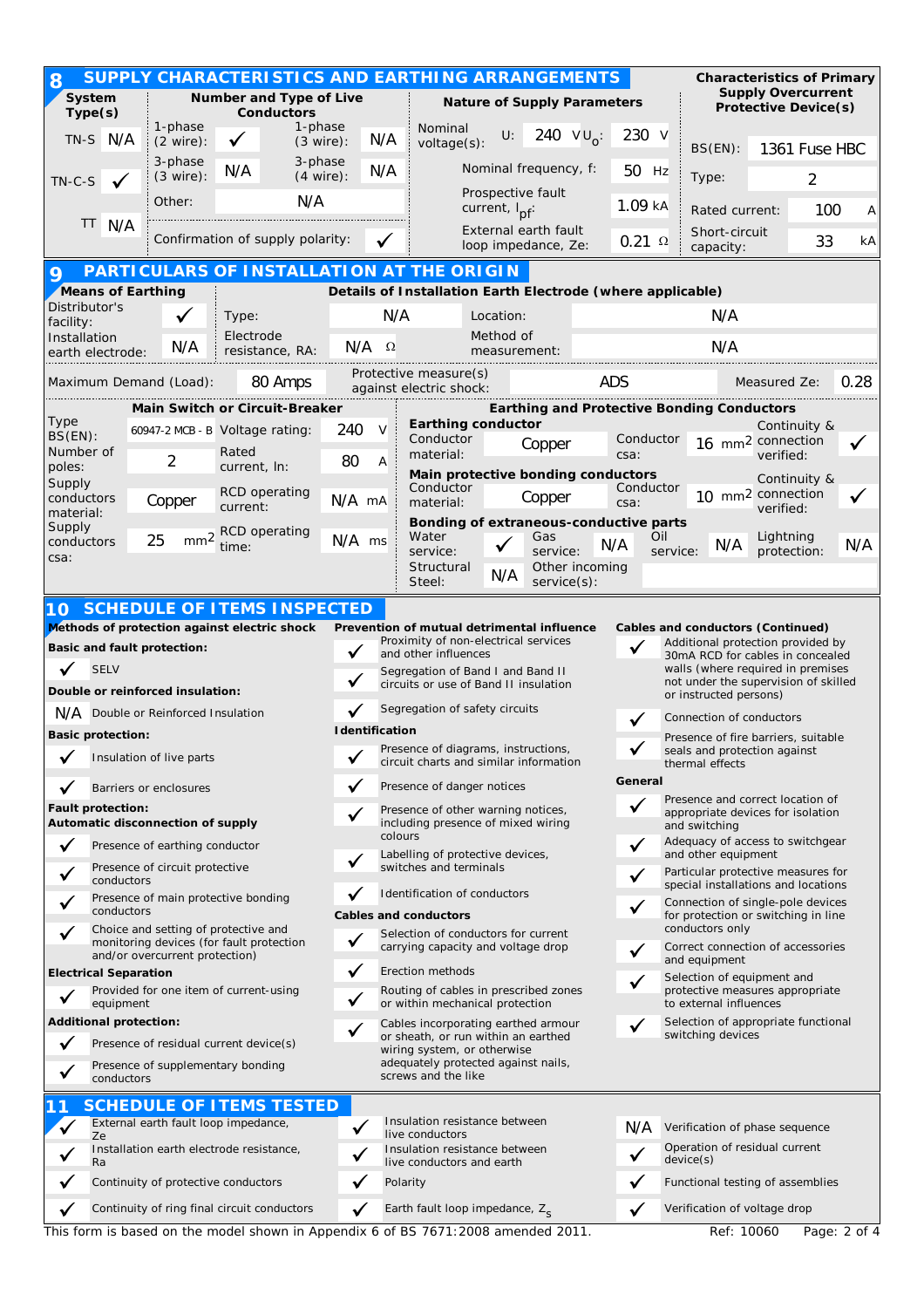| 12 SCHEDULE OF CIRCUIT DETAILS AND TEST RESULTS |                                  |                |                      |                            |                         |                        |                                                            |                                   |                      |                      |                              |                            |                                                      |                               |                                                                                     |                      |                                                                    |                      |                                                         |                            |                            |                      |                  |                                                        |                          |                       |                                          |  |  |
|-------------------------------------------------|----------------------------------|----------------|----------------------|----------------------------|-------------------------|------------------------|------------------------------------------------------------|-----------------------------------|----------------------|----------------------|------------------------------|----------------------------|------------------------------------------------------|-------------------------------|-------------------------------------------------------------------------------------|----------------------|--------------------------------------------------------------------|----------------------|---------------------------------------------------------|----------------------------|----------------------------|----------------------|------------------|--------------------------------------------------------|--------------------------|-----------------------|------------------------------------------|--|--|
|                                                 | Designation of<br>consumer unit: | D.B. 1         |                      |                            |                         |                        |                                                            | Location:                         |                      | Garage               |                              |                            |                                                      | Prospective fault<br>current: |                                                                                     |                      |                                                                    |                      | 1.09                                                    | kA                         | Type of Wiring<br>O-Other: |                      | N/A              |                                                        |                          |                       |                                          |  |  |
|                                                 |                                  |                |                      |                            | conductors:             | Circuit<br>csa         |                                                            | Overcurrent protective<br>devices |                      |                      | <b>RCD</b>                   | BS7671                     | Circuit impedances (Ohms)                            |                               |                                                                                     |                      |                                                                    |                      | Insulation resistance<br>(record lower or lowest value) |                            |                            |                      |                  | <b>RCD Operating</b>                                   | times                    |                       |                                          |  |  |
| Circuit number                                  | Circuit designation              | Type of wiring | Reference Method     | Number of<br>points served | Live<br>mm <sup>2</sup> | cpc<br>mm <sup>2</sup> | Max disconnect time<br>permitted by BS7671<br>$\mathsf{s}$ | BS(EN)                            | Type No              | <b>&gt;</b> Rating   | $\overline{\Sigma}$ Capacity | Operating<br>current<br>mA | $\frac{2s}{d}$<br>Maximum<br>permitted l<br>$\Omega$ | r1<br>(Line)                  | Ring final circuits only<br>(measured end to end)<br>r2<br>rn<br>(Neutral)<br>(cpc) |                      | All circuits<br>(one column to<br>be completed)<br>R2<br>$R1 + R2$ |                      | $\frac{1}{2}$ Line/Line                                 | $\frac{1}{2}$ Line/Neutral | ∑ Line/nEarth              | S<br>Neutral/Earth   | <b>、Polarity</b> | Maximum measured<br>2 earth fault loop<br>impedance Zs | At In<br>ms              | $\frac{3}{5}$ At 5 In | Test button<br>operation<br>$\checkmark$ |  |  |
| $\mathbf{1}$                                    | Cooker                           | ---            | $\sim$ $\sim$ $\sim$ | $\sim$ $\sim$ $\sim$       | $\sim$ $\sim$ $\sim$    | $\sim$ $\sim$ $\sim$   | $\sim$ $\sim$ $\sim$                                       | $\sim$ $\sim$ $\sim$              | $\ldots$             | $\sim$ $\sim$ $\sim$ | $\sim$ $\sim$ $\sim$         | $\sim$ $\sim$              | $\sim$ $\sim$ $\sim$                                 | $\sim$ $\sim$ $\sim$          | $\sim$ $\sim$ $\sim$                                                                | $\sim$ $\sim$ $\sim$ | $\sim$ $\sim$ $\sim$                                               | $\sim$ $\sim$ $\sim$ | $\sim$ $\sim$ $\sim$                                    | $\sim$ $\sim$ $\sim$       | $\sim$ $\sim$ $\sim$       | $\sim$ $\sim$ $\sim$ |                  | $\sim$ $\sim$ $\sim$                                   | $\sim$ $\sim$ $\sim$     | $\sim$ $\sim$         |                                          |  |  |
| $\overline{2}$                                  | Kitchen Sockets                  | ---            | $\sim$ $\sim$ $\sim$ | $\sim$ $\sim$ $\sim$       | $\sim$ $\sim$ $\sim$    | $\sim$ $\sim$ $\sim$   | $- - -$                                                    | $\sim$ $\sim$ $\sim$              | $- - -$              | $\sim$ $\sim$ $\sim$ | $\sim$ $\sim$ $\sim$         | $\sim$ $\sim$ $\sim$       | $\sim$ $\sim$ $\sim$                                 | $\sim$ $\sim$ $\sim$          | $\sim$ $\sim$ $\sim$                                                                | $\sim$ $\sim$ $\sim$ | $\sim$ $\sim$ $\sim$                                               | $\sim$ $\sim$ $\sim$ | $\sim$ $\sim$ $\sim$                                    | $\sim$ $\sim$ $\sim$       | $\sim$ $\sim$ $\sim$       | $\sim$ $\sim$ $\sim$ |                  | $\sim$ $\sim$ $\sim$                                   | $- - -$                  | $\sim$ $\sim$ $\sim$  |                                          |  |  |
| 3                                               | <b>Upstairs Lights</b>           | ---            | $\sim$ $\sim$ $\sim$ | $\sim$ $\sim$ $\sim$       | $  -$                   | $\sim$ $\sim$ $\sim$   | $\sim$ $\sim$ $\sim$                                       | $\cdots$                          | $- - -$              | $\sim$ $\sim$ $\sim$ | $\sim$ $\sim$ $\sim$         | $- - -$                    | $- - -$                                              | $\sim$ $\sim$ $\sim$          | $\sim$ $\sim$ $\sim$                                                                | $- - -$              | $-$                                                                | $\sim$ $\sim$ $\sim$ | $  -$                                                   | $\sim$ $\sim$ $\sim$       | $\sim$ $\sim$ $\sim$       | $- - -$              |                  | $- - -$                                                | $- - -$                  | $\sim$ $\sim$ $\sim$  |                                          |  |  |
| $\overline{4}$                                  | Garden Office DB                 | $\mathsf F$    | $\mathsf C$          | $\mathbf{1}$               | 6                       | 6                      | 0.4                                                        | 60898                             | B                    | 32                   | 6                            | 30                         | 1.15                                                 | $\sim$ $\sim$ $\sim$          | $\sim$ $\sim$ $\sim$                                                                | $\sim$ $\sim$ $\sim$ | 0.27                                                               | $\sim$ $\sim$ $\sim$ | $\sim$ $\sim$ $\sim$                                    | > 200                      | > 200                      | $>200$               | ✓                | 0.55                                                   | 28                       | 19                    | $\checkmark$                             |  |  |
| 5                                               | Spare                            | ---            | $\sim$ $\sim$ $\sim$ | $\sim$ $\sim$ $\sim$       | $\sim$ $\sim$ $\sim$    | $\sim$ $\sim$ $\sim$   | $\sim$ $\sim$ $\sim$                                       | $\sim$ $\sim$ $\sim$              | $\sim$ $\sim$ $\sim$ | $\sim$ $\sim$ $\sim$ | $\sim$ $\sim$ $\sim$         | $\sim$ $\sim$              | $\sim$ $\sim$ $\sim$                                 | $\sim$ $\sim$ $\sim$          | $\sim$ $\sim$ $\sim$                                                                | $\sim$ $\sim$ $\sim$ | $\sim$ $\sim$ $\sim$                                               | $\sim$ $\sim$ $\sim$ | $\sim$ $\sim$ $\sim$                                    | $\sim$ $\sim$ $\sim$       | $\sim$ $\sim$ $\sim$       | $\sim$ $\sim$        |                  | $\sim$ $\sim$ $\sim$                                   | $\sim$ $\sim$ $\sim$     | $\sim$ $\sim$ $\sim$  |                                          |  |  |
| 6                                               | Sockets                          | ---            | $\sim$ $\sim$ $\sim$ | $\sim$ $\sim$ $\sim$       | $  -$                   | $\sim$ $\sim$ $\sim$   | $\sim$ $\sim$ $\sim$                                       | $\sim$ $\sim$ $\sim$              | $\sim$ $\sim$ $\sim$ | $\sim$ $\sim$ $\sim$ | $\sim$ $\sim$ $\sim$         | $\sim$ $\sim$ $\sim$       | $\sim$ $\sim$ $\sim$                                 | $\sim$ $\sim$ $\sim$          | $\sim$ $\sim$ $\sim$                                                                | $\sim$ $\sim$ $\sim$ | $- - -$                                                            | $\sim$ $\sim$ $\sim$ | $\sim$ $\sim$ $\sim$                                    | $\sim$ $\sim$ $\sim$       | $\sim$ $\sim$ $\sim$       | $\frac{1}{2}$        |                  | $\sim$ $\sim$ $\sim$                                   | $- - -$                  | $\sim$ $\sim$ $\sim$  |                                          |  |  |
| $\overline{7}$                                  | Water Heater                     | ---            | $\sim$ $\sim$ $\sim$ | $\sim$ $\sim$ $\sim$       | $\cdots$                | $\sim$ $\sim$ $\sim$   | $\sim$ $\sim$ $\sim$                                       | $\sim$ $\sim$ $\sim$              | ---                  | $\cdots$             | $\sim$ $\sim$ $\sim$         | $\overline{\phantom{a}}$   | $\sim$ $\sim$ $\sim$                                 | $\sim$ $\sim$ $\sim$          | $\sim$ $\sim$ $\sim$                                                                | $\sim$ $\sim$ $\sim$ | $\sim$ $\sim$ $\sim$                                               | $\sim$ $\sim$ $\sim$ | $\sim$ $\sim$ $\sim$                                    | $\sim$ $\sim$ $\sim$       | $\sim$ $\sim$              | $\cdots$             |                  | $\sim$ $\sim$ $\sim$                                   | $\overline{\phantom{a}}$ | $\sim$ $\sim$ $\sim$  |                                          |  |  |
| 8                                               | Lights                           | ---            | $\sim$ $\sim$ $\sim$ | $\sim$ $\sim$ $\sim$       | $\cdots$                | $\sim$ $\sim$ $\sim$   | $\sim$ $\sim$ $\sim$                                       | $\sim$ $\sim$ $\sim$              | $\frac{1}{2}$        | $\sim$ $\sim$ $\sim$ | $\sim$ $\sim$ $\sim$         | $\sim$ $\sim$              | $\sim$ $\sim$ $\sim$                                 | $\sim$ $\sim$ $\sim$          | $\sim$ $\sim$ $\sim$                                                                | $\sim$ $\sim$ $\sim$ | $\sim$ $\sim$ $\sim$                                               | $\sim$ $\sim$ $\sim$ | $  -$                                                   | $\sim$ $\sim$ $\sim$       | $\sim$ $\sim$ $\sim$       | $\frac{1}{2}$        |                  | $\sim$ $\sim$ $\sim$                                   | $- - -$                  | $\cdots$              |                                          |  |  |
| 9                                               | Smoke Alarm                      | ---            | $\sim$ $\sim$ $\sim$ | $\sim$ $\sim$ $\sim$       | $\sim$ $\sim$ $\sim$    | $\sim$ $\sim$ $\sim$   | $\sim$ $\sim$ $\sim$                                       | $\sim$ $\sim$ $\sim$              | $- - -$              | $\frac{1}{2}$        | $\sim$ $\sim$ $\sim$         | $- - -$                    | $\sim$ $\sim$ $\sim$                                 | $\sim$ $\sim$ $\sim$          | $\sim$ $\sim$ $\sim$                                                                | $\sim$ $\sim$ $\sim$ | $\sim$ $\sim$ $\sim$                                               | $\sim$ $\sim$        | $\sim$ $\sim$ $\sim$                                    | $\sim$ $\sim$ $\sim$       | $\sim$ $\sim$ $\sim$       | $\sim$ $\sim$ $\sim$ |                  | $\sim$ $\sim$ $\sim$                                   | $\sim$ $\sim$ $\sim$     | $- - -$               |                                          |  |  |
|                                                 |                                  |                |                      |                            |                         |                        |                                                            |                                   |                      |                      |                              |                            |                                                      |                               |                                                                                     |                      |                                                                    |                      |                                                         |                            |                            |                      |                  |                                                        |                          |                       |                                          |  |  |
|                                                 |                                  |                |                      |                            |                         |                        |                                                            |                                   |                      |                      |                              |                            |                                                      |                               |                                                                                     |                      |                                                                    |                      |                                                         |                            |                            |                      |                  |                                                        |                          |                       |                                          |  |  |
|                                                 |                                  |                |                      |                            |                         |                        |                                                            |                                   |                      |                      |                              |                            |                                                      |                               |                                                                                     |                      |                                                                    |                      |                                                         |                            |                            |                      |                  |                                                        |                          |                       |                                          |  |  |
|                                                 |                                  |                |                      |                            |                         |                        |                                                            |                                   |                      |                      |                              |                            |                                                      |                               |                                                                                     |                      |                                                                    |                      |                                                         |                            |                            |                      |                  |                                                        |                          |                       |                                          |  |  |
|                                                 |                                  |                |                      |                            |                         |                        |                                                            |                                   |                      |                      |                              |                            |                                                      |                               |                                                                                     |                      |                                                                    |                      |                                                         |                            |                            |                      |                  |                                                        |                          |                       |                                          |  |  |
|                                                 |                                  |                |                      |                            |                         |                        |                                                            |                                   |                      |                      |                              |                            |                                                      |                               |                                                                                     |                      |                                                                    |                      |                                                         |                            |                            |                      |                  |                                                        |                          |                       |                                          |  |  |
|                                                 |                                  |                |                      |                            |                         |                        |                                                            |                                   |                      |                      |                              |                            |                                                      |                               |                                                                                     |                      |                                                                    |                      |                                                         |                            |                            |                      |                  |                                                        |                          |                       |                                          |  |  |
|                                                 |                                  |                |                      |                            |                         |                        |                                                            |                                   |                      |                      |                              |                            |                                                      |                               |                                                                                     |                      |                                                                    |                      |                                                         |                            |                            |                      |                  |                                                        |                          |                       |                                          |  |  |
|                                                 |                                  |                |                      |                            |                         |                        |                                                            |                                   |                      |                      |                              |                            |                                                      |                               |                                                                                     |                      |                                                                    |                      |                                                         |                            |                            |                      |                  |                                                        |                          |                       |                                          |  |  |
|                                                 |                                  |                |                      |                            |                         |                        |                                                            |                                   |                      |                      |                              |                            |                                                      |                               |                                                                                     |                      |                                                                    |                      |                                                         |                            |                            |                      |                  |                                                        |                          |                       |                                          |  |  |
|                                                 |                                  |                |                      |                            |                         |                        |                                                            |                                   |                      |                      |                              |                            |                                                      |                               |                                                                                     |                      |                                                                    |                      |                                                         |                            |                            |                      |                  |                                                        |                          |                       |                                          |  |  |
|                                                 |                                  |                |                      |                            |                         |                        |                                                            |                                   |                      |                      |                              |                            |                                                      |                               |                                                                                     |                      |                                                                    |                      |                                                         |                            |                            |                      |                  |                                                        |                          |                       |                                          |  |  |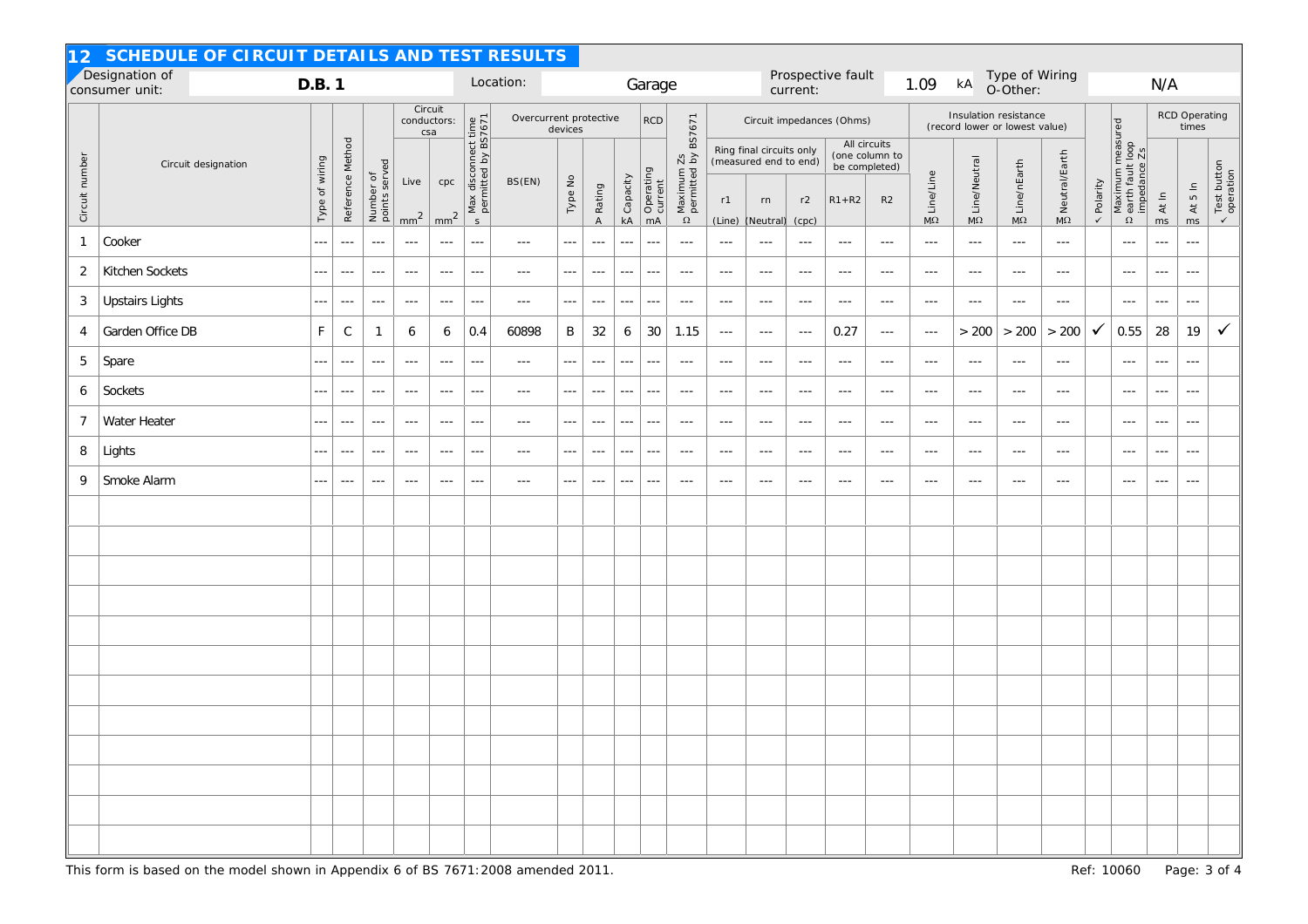| SCHEDULE OF CIRCUIT DETAILS AND TEST RESULTS |                                  |                           |                  |                            |                         |                        |                                                           |        |               |                        |                         |                            |                                       |                      |                                                                      |                      |                                                                    |                      |                                                      |                                                         |                           |                        |                  |                                                        |             |                                              |                                     |  |  |
|----------------------------------------------|----------------------------------|---------------------------|------------------|----------------------------|-------------------------|------------------------|-----------------------------------------------------------|--------|---------------|------------------------|-------------------------|----------------------------|---------------------------------------|----------------------|----------------------------------------------------------------------|----------------------|--------------------------------------------------------------------|----------------------|------------------------------------------------------|---------------------------------------------------------|---------------------------|------------------------|------------------|--------------------------------------------------------|-------------|----------------------------------------------|-------------------------------------|--|--|
|                                              | Designation of<br>consumer unit: | D.B. 2                    |                  |                            |                         |                        | Location:                                                 |        | Garden Office |                        |                         |                            | Prospective fault<br>current:         |                      |                                                                      |                      |                                                                    | 0.89                 | Type of Wiring<br>$\mathsf{k}\mathsf{A}$<br>O-Other: |                                                         |                           |                        | N/A              |                                                        |             |                                              |                                     |  |  |
|                                              |                                  | Type of wiring            |                  |                            | conductors:             | Circuit<br>csa         |                                                           |        | devices       | Overcurrent protective |                         |                            | BS7671<br><b>RCD</b>                  |                      |                                                                      |                      | Circuit impedances (Ohms)                                          |                      |                                                      | Insulation resistance<br>(record lower or lowest value) |                           |                        |                  |                                                        |             | RCD Operating<br>times                       |                                     |  |  |
| Circuit number<br>Circuit designation        |                                  |                           | Reference Method | Number of<br>points served | Live<br>mm <sup>2</sup> | cpc<br>mm <sup>2</sup> | Max disconnect time<br>permitted by BS7671<br>$\mathsf S$ | BS(EN) | Type No       | <b>&gt;</b> Rating     | $\overline{P}$ Capacity | Operating<br>current<br>mA | $\frac{2s}{d}$<br>Maximum<br>$\Omega$ | r1<br>(Line)         | Ring final circuits only<br>(measured end to end)<br>rn<br>(Neutral) | r2<br>(cpc)          | All circuits<br>(one column to<br>be completed)<br>$R1 + R2$<br>R2 |                      | Line/Line<br>$M\Omega$                               | $\frac{8}{2}$ Line/Neutral                              | $\frac{8}{2}$ Line/nEarth | <b>S</b> Neutral/Earth | <b>、Polarity</b> | Maximum measured<br>2 earth fault loop<br>impedance Zs | At In<br>ms | $\frac{5}{6}$<br>$\tilde{\mathcal{A}}$<br>ms | $\overline{\leftarrow}$ Test button |  |  |
| $\mathbf{1}$                                 | Sockets                          | $\boldsymbol{\mathsf{A}}$ | $\mathsf C$      | $\boldsymbol{7}$           | 2.5                     | 1.5                    | 0.4                                                       | 60898  | $\sf B$       | 32                     | $\boldsymbol{6}$        | $30\,$                     | 1.15                                  | 0.31                 | 0.31                                                                 | 0.47                 | 0.21                                                               | $\sim$ $\sim$ $\sim$ | $\sim$ $\sim$ $\sim$                                 | > 200                                                   | > 200                     | > 200                  | ✓                | 0.76                                                   | 8           | $13$                                         | $\checkmark$                        |  |  |
| 2                                            | <b>Underfloor Heating</b>        | A                         | $\mathsf C$      | $\overline{2}$             | 2.5                     | 1.5                    | 0.4                                                       | 60898  | B             | 16                     | 6                       | 30                         | 2.30                                  | $\sim$ $\sim$        | $\sim$ $\sim$ $\sim$                                                 | $\sim$ $\sim$ $\sim$ | 0.12                                                               | $\sim$ $\sim$ $\sim$ | $\sim$ $\sim$ $\sim$                                 | > 200                                                   | > 200                     | > 200                  | ✓                | 0.67                                                   | 8           | $13$                                         | $\checkmark$                        |  |  |
| 3                                            | Lighting                         | A                         | $\mathsf C$      | 17                         | 1.5                     | 1.0                    | 0.4                                                       | 60898  | $\mathsf B$   | 6                      | 6                       | 30                         | 6.14                                  | $\sim$ $\sim$ $\sim$ | $\sim$ $\sim$ $\sim$                                                 | $\sim$ $\sim$ $\sim$ | 0.69                                                               | $\sim$ $\sim$ $\sim$ | $\sim$ $\sim$ $\sim$                                 | >200                                                    | >200                      | $>200$                 | $\checkmark$     | 1.24                                                   | 8           | 13                                           | $\checkmark$                        |  |  |
|                                              |                                  |                           |                  |                            |                         |                        |                                                           |        |               |                        |                         |                            |                                       |                      |                                                                      |                      |                                                                    |                      |                                                      |                                                         |                           |                        |                  |                                                        |             |                                              |                                     |  |  |
|                                              |                                  |                           |                  |                            |                         |                        |                                                           |        |               |                        |                         |                            |                                       |                      |                                                                      |                      |                                                                    |                      |                                                      |                                                         |                           |                        |                  |                                                        |             |                                              |                                     |  |  |
|                                              |                                  |                           |                  |                            |                         |                        |                                                           |        |               |                        |                         |                            |                                       |                      |                                                                      |                      |                                                                    |                      |                                                      |                                                         |                           |                        |                  |                                                        |             |                                              |                                     |  |  |
|                                              |                                  |                           |                  |                            |                         |                        |                                                           |        |               |                        |                         |                            |                                       |                      |                                                                      |                      |                                                                    |                      |                                                      |                                                         |                           |                        |                  |                                                        |             |                                              |                                     |  |  |
|                                              |                                  |                           |                  |                            |                         |                        |                                                           |        |               |                        |                         |                            |                                       |                      |                                                                      |                      |                                                                    |                      |                                                      |                                                         |                           |                        |                  |                                                        |             |                                              |                                     |  |  |
|                                              |                                  |                           |                  |                            |                         |                        |                                                           |        |               |                        |                         |                            |                                       |                      |                                                                      |                      |                                                                    |                      |                                                      |                                                         |                           |                        |                  |                                                        |             |                                              |                                     |  |  |
|                                              |                                  |                           |                  |                            |                         |                        |                                                           |        |               |                        |                         |                            |                                       |                      |                                                                      |                      |                                                                    |                      |                                                      |                                                         |                           |                        |                  |                                                        |             |                                              |                                     |  |  |
|                                              |                                  |                           |                  |                            |                         |                        |                                                           |        |               |                        |                         |                            |                                       |                      |                                                                      |                      |                                                                    |                      |                                                      |                                                         |                           |                        |                  |                                                        |             |                                              |                                     |  |  |
|                                              |                                  |                           |                  |                            |                         |                        |                                                           |        |               |                        |                         |                            |                                       |                      |                                                                      |                      |                                                                    |                      |                                                      |                                                         |                           |                        |                  |                                                        |             |                                              |                                     |  |  |
|                                              |                                  |                           |                  |                            |                         |                        |                                                           |        |               |                        |                         |                            |                                       |                      |                                                                      |                      |                                                                    |                      |                                                      |                                                         |                           |                        |                  |                                                        |             |                                              |                                     |  |  |
|                                              |                                  |                           |                  |                            |                         |                        |                                                           |        |               |                        |                         |                            |                                       |                      |                                                                      |                      |                                                                    |                      |                                                      |                                                         |                           |                        |                  |                                                        |             |                                              |                                     |  |  |
|                                              |                                  |                           |                  |                            |                         |                        |                                                           |        |               |                        |                         |                            |                                       |                      |                                                                      |                      |                                                                    |                      |                                                      |                                                         |                           |                        |                  |                                                        |             |                                              |                                     |  |  |
|                                              |                                  |                           |                  |                            |                         |                        |                                                           |        |               |                        |                         |                            |                                       |                      |                                                                      |                      |                                                                    |                      |                                                      |                                                         |                           |                        |                  |                                                        |             |                                              |                                     |  |  |
|                                              |                                  |                           |                  |                            |                         |                        |                                                           |        |               |                        |                         |                            |                                       |                      |                                                                      |                      |                                                                    |                      |                                                      |                                                         |                           |                        |                  |                                                        |             |                                              |                                     |  |  |
|                                              |                                  |                           |                  |                            |                         |                        |                                                           |        |               |                        |                         |                            |                                       |                      |                                                                      |                      |                                                                    |                      |                                                      |                                                         |                           |                        |                  |                                                        |             |                                              |                                     |  |  |
|                                              |                                  |                           |                  |                            |                         |                        |                                                           |        |               |                        |                         |                            |                                       |                      |                                                                      |                      |                                                                    |                      |                                                      |                                                         |                           |                        |                  |                                                        |             |                                              |                                     |  |  |
|                                              |                                  |                           |                  |                            |                         |                        |                                                           |        |               |                        |                         |                            |                                       |                      |                                                                      |                      |                                                                    |                      |                                                      |                                                         |                           |                        |                  |                                                        |             |                                              |                                     |  |  |
|                                              |                                  |                           |                  |                            |                         |                        |                                                           |        |               |                        |                         |                            |                                       |                      |                                                                      |                      |                                                                    |                      |                                                      |                                                         |                           |                        |                  |                                                        |             |                                              |                                     |  |  |
|                                              |                                  |                           |                  |                            |                         |                        |                                                           |        |               |                        |                         |                            |                                       |                      |                                                                      |                      |                                                                    |                      |                                                      |                                                         |                           |                        |                  |                                                        |             |                                              |                                     |  |  |